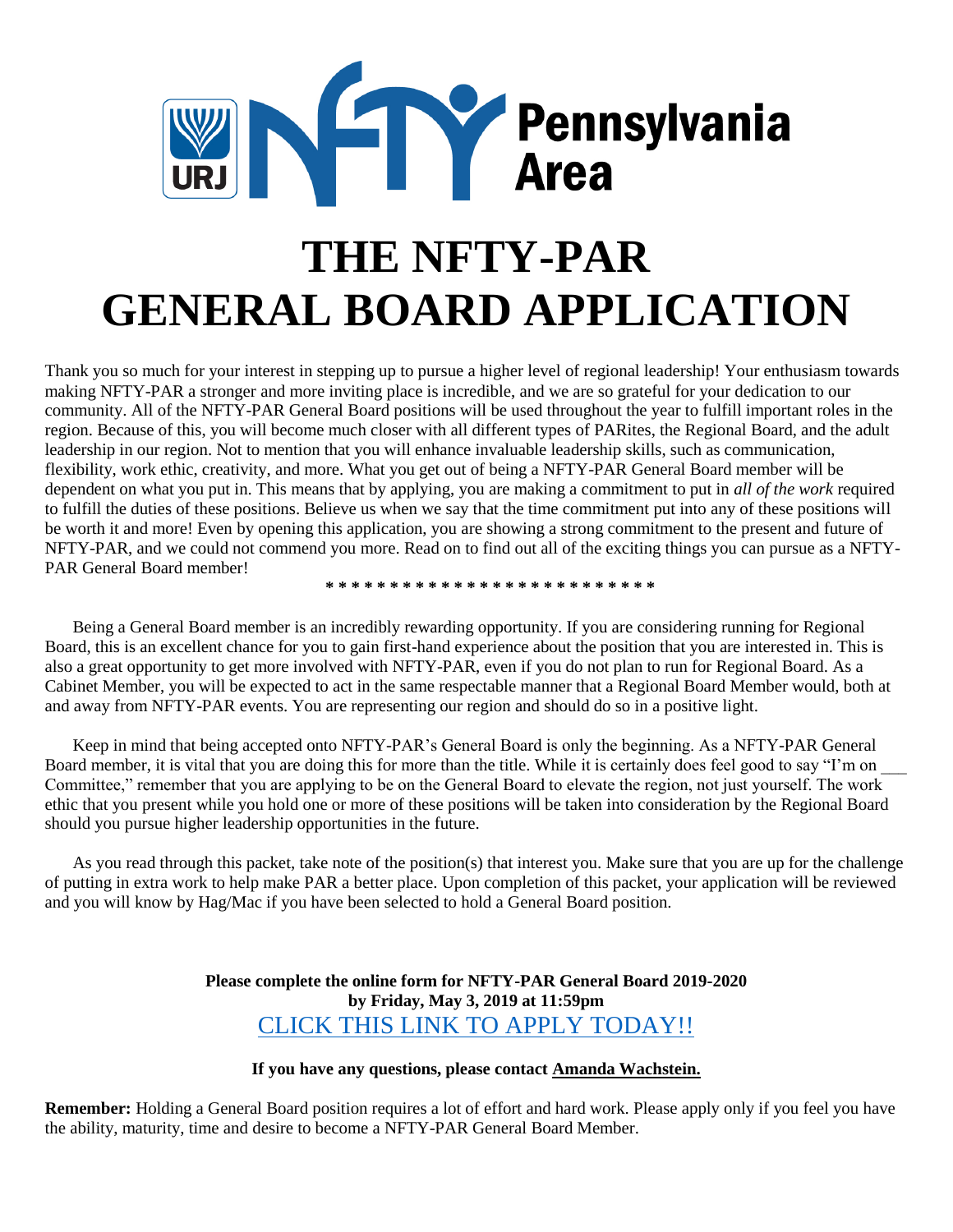# **RESPONSIBILITIES OF GENERAL BOARD MEMBERS**

**\* \* \* \* \* \* \* \* \* \* \* \* \* \* \* \* \* \* \* \* \* \* \* \* \* \*** 

#### **General Duties:**

- Understand that as a General Board member, PARites will look to you. Always lead by example.
- Stay organized and keep an up-to-date calendar in order to keep track of your commitments as a member of General Board.
- You must function as a role model at all times and understand that you represent NFTY-PAR.
- Remain in contact with the Regional Board Member to whom you are responsible.
- It is expected that you will participate in Committee meetings throughout the year.
- Group lead and help write programs for NFTY-PAR events when appropriate .
- Attend all/most NFTY-PAR events.
- Remain active in your TYG.
- Represent NFTY-PAR at public functions in a professional manner.
- Attend and assist with pop-up events.
- Help Regional Board Members with the maintenance of their networks.
- Accept any other duties assigned by the NFTY-PAR Regional Board.

**NFTY-PAR President, Eli Weitzman:** I am so excited to work with all of you to sustain and build our region for future generations. In order to keep our region strong, we must work together to create changes and fix what's broken. In constitution committee, we will evaluate both the NFTY-PAR Constitution and the region as a whole. We will work together to make changes that will positively impact our region. I am so excited for the upcoming year and know that we can work together to create a stronger NFTY-PAR for futures to come.

## **Constitution Committee:**

- Work with the NFTY-PAR President to read through the current NFTY-PAR Constitution
- Help identify portions of the Constitution that are in need of change
- Gain input from PARites outside of the Constitution Committee in order to ensure that this Committee fully embraces *everyone's* ideas and opinions
- Pay attention to legislation passed in other NFTY regions, the North American level, and the URJ
- Help propose and write legislation to be presented during Asefah

**NFTY PAR PVP, Anna Schwartz:** I am beyond pumped to work with and get to know all of you! If you like being organized, meeting new people, or just have a passion for programming then these are the committees for you! If you are awesome enough to join one of these fine committees below, be prepared to work hard, have lots of fun, grow as a person, and most importantly, watch the region grow right along with you! This is an incredible opportunity and I hope that I will see you all take it!

#### **Programming Interns:**

- Help write a program with the Regional board
- Stayed tuned for more information

#### **Groupleading Committee:**

- Assist the NFTY-PAR Regional Board in groupleading programs at events.
- Help the PVP strengthen the quality of the group leader's abilities within the region
- Must be confident enough to lead and direct others
- Must also be able to effectively communicate with others and be open minded
- Help gather feedback after programs
- Calm in a hectic situation but also positive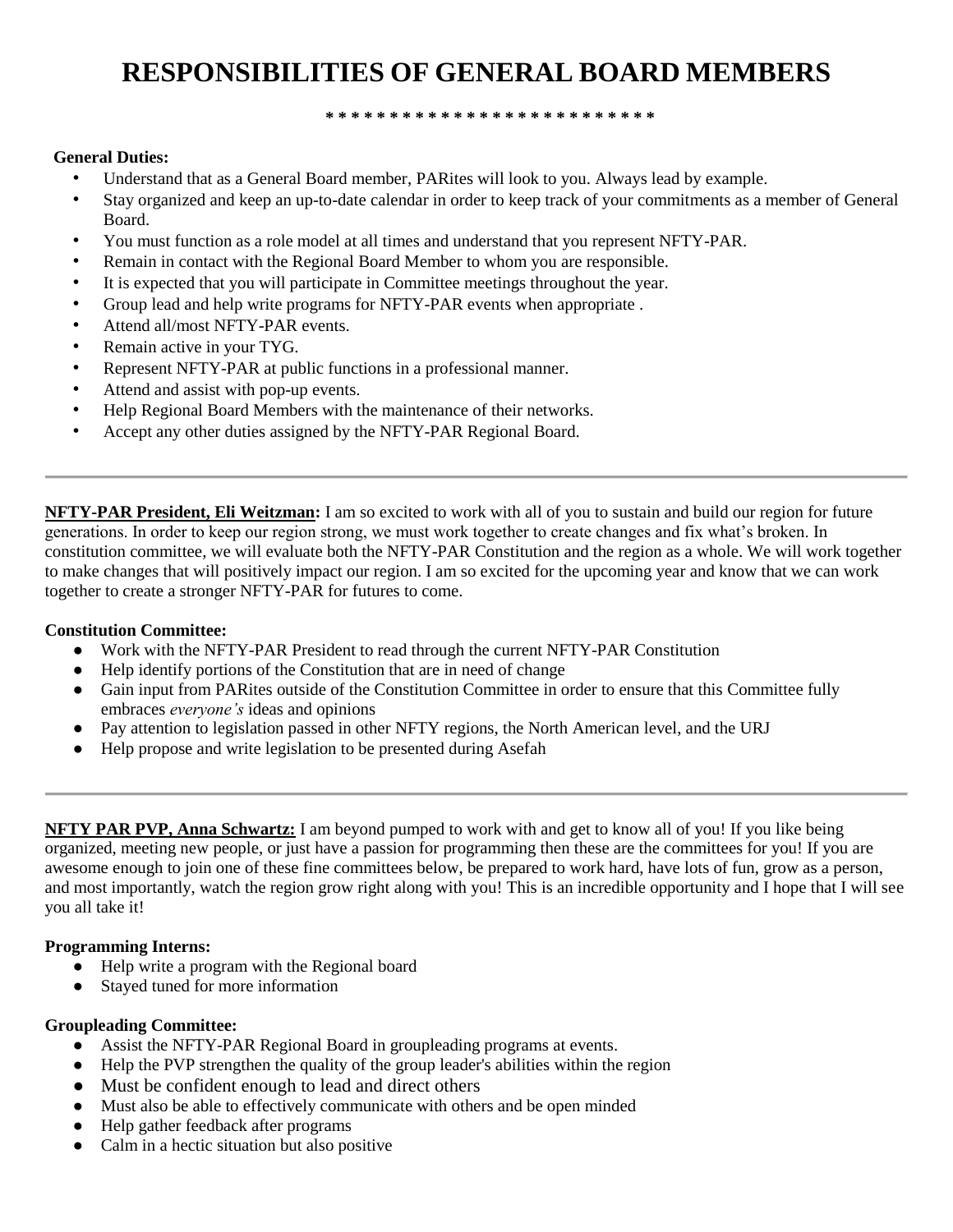#### **Ruach Co-Chairs:**

- Work with the NFTY-PAR Regional Board to make regional events as fun, spirited, and engaging as possible
- Must be optimistic
- Write and lead the following Regional Board Intros and a PEPSY program that takes place during Asefah
- Collaborate with the NFTY-PAR PVP, NFTY-PAR MVP and the Membership Chairs for mixers and new participant meetings
- Must be a good example for the younger PARites looking to you as a leader while setting a good example.
- Be in charge of facilitating birthday celebrations at events and sending cards.
- Be in frequent communication with the NFTY-PAR Regional Board and the other Ruach co-chair
- Ensure that self-expression, comfort, and *kef v'ruach* (fun and spirit) are exemplified throughout NFTY-PAR events
- Select playlists for regional events
- Any other duties deemed fit by the NFTY-PAR Regional Board

**NFTY-PAR SAVP, Mahayla Meyer:** Hi everyone! I am so excited to work with all of you this year and be your SAVP! Do you have a drive for making the world a better place? Do you want NFTY-PAR to learn about important social justice issues? Do you want to help lead your community? If you answered YES to any of these questions these 2 opportunities are right for you!

## **Social Action Internship Opportunities:**

- Assist NFTY-PAR Social Action Vice President when planning social action programming
- Will obtain a "behind the scenes" perspective in writing social action programming
- Must be able to attend the event you apply for
- Stay tuned for more information

# **Social Action Taskforce:**

● Help plan and implement social action activities outside of regional events

**NFTY-PAR RCVP, Abby Hart:** Hello everyone! I am incredibly excited to work with all of you as your RCVP! One of the most important parts to any NFTY-PAR event are the spiritual experiences. To help plan and run these services takes a lot of creativity and hard work. Through these two amazing committees we will create an inclusive and fun spiritual atmosphere.

## **T'filah Intern:**

- Work with the NFTY-PAR Religious and Cultural Vice-President and NFTY-PAR's Rabbinic Advisors
- Give feedback based on spiritual experiences run at events
- Assist in creating and leading services and spiritual experiences as well as creating engaging, fun performances and portrayals of Torah portions at events.
- Promote Jewish activities in NFTY-PAR by being a super-participant in and outside of events.
- Assist the RCVP with programs, Beit Midrash and Torah Study for events

# **Songleading Committee:**

- Work with the NFTY-PAR Head Songleader
- Work with the NFTY-PAR Religious and Cultural Vice-President, Regional Board, and Regional Director.
- Work as a cohesive team with the other songleaders at every NFTY-PAR event.
- Songlead at NFTY-PAR Regional events in programs, services, and song sessions (ability to play instruments not required).
- Teach songs to NFTY-PARites/stay current with tunes and melodies.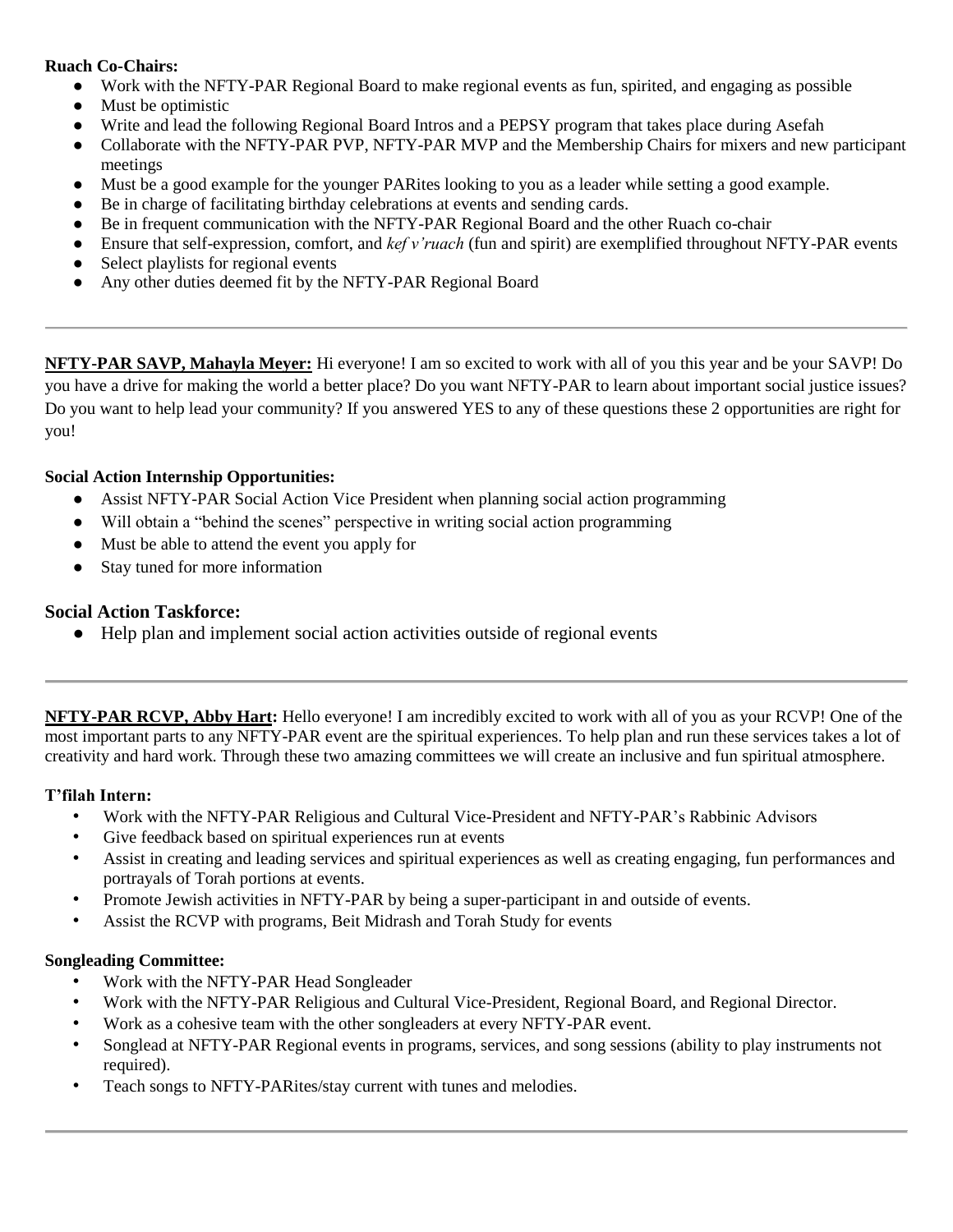**NFTY-PAR MVP, Shayna Saltzburg:** Throughout the next year, I am excited to work with the NFTY678 and Big Committee. These Committees are responsible for growing the membership of our region and retaining new members. I am excited to expand the impact of our Bigs and NFTY678 Committees. If you love meeting new people or are looking for a great opportunity to work with age groups ranging from the  $6th - 12th$  grades of our region, then any one of these Committees is the right choice for you!

# **Membership Chairs:**

• The jobs of the Membership Chairs will include but are not limited to: assisting the Membership Vice President in outreach efforts, writing new participant programs, interacting with all participants and making sure all feel comfortable, and reaching out to new participants after the event.

# **Big Committee (must be a rising 10th, 11th or 12th grader):**

- Work with the NFTY-PAR MVP and NFTY-PAR Membership Chairs
- Communicate with your little before, during and between Regional events
- Help the Membership Chairs create innovative methods of reaching out to new participants
- Accept any other duties assigned by the Membership Vice President and the Membership Chairs
- Help foster authentic connections with new participants
- Lead your Little and make new participants feel included
- Help Littles make new friends!

## **NFTY678 Committee:**

- Committee members will plan and lead NFTY678 Fall and Spring events
- **Must be able to attend 678 Fall (December 7) and 678 Spring (April 7)**
- Committee members will work with the NFTY-PAR MVP and will participate as teen staff at the NFTY678 one day events
- Committee members will create the programming and services for NFTY678
- Committee members will need to attend and participate in NFTY678 planning meetings
- Committee members must like middle schoolers

## **Bunk Bonding Committee:**

• Committee members will help foster the relationships between participants in their living areas

**NFTY-PAR FVP, Shayna Pellen:** Hey NFTY-PAR! Without money in the region, not much is possible... that's why fundraising is so important! There is so much to do and learn within Canteen Committee. Whether it's helping out with canteen or designing our merch… we do it all! As a part of this committee you will learn how to fundraise on a regional level which can be used at the TYG level and fundraise for our scholarship fund! Additionally, at events, we are responsible for the grilled cheeses, but you don't have to be a master chef to be on the committee!! The time commitment outside of events is minimal but every minute definitely pays off! I am looking forward to working with everyone this year… it's going to be the be\$t!!

#### **Canteen Committee:**

- Work with the NFTY-PAR Fundraising Vice-President
- Assist FVP between Regional events with promotion, inventory and creation of PARaphernalia, etc.
- Brainstorm new merch designs -- on the application it asks you to share any design experience
- Brainstorm new fundraisers
- Facilitate fundraisers during various meals during the event (PAR Grams, Canteen Cards, etc.)
- Facilitate Canteen throughout every event